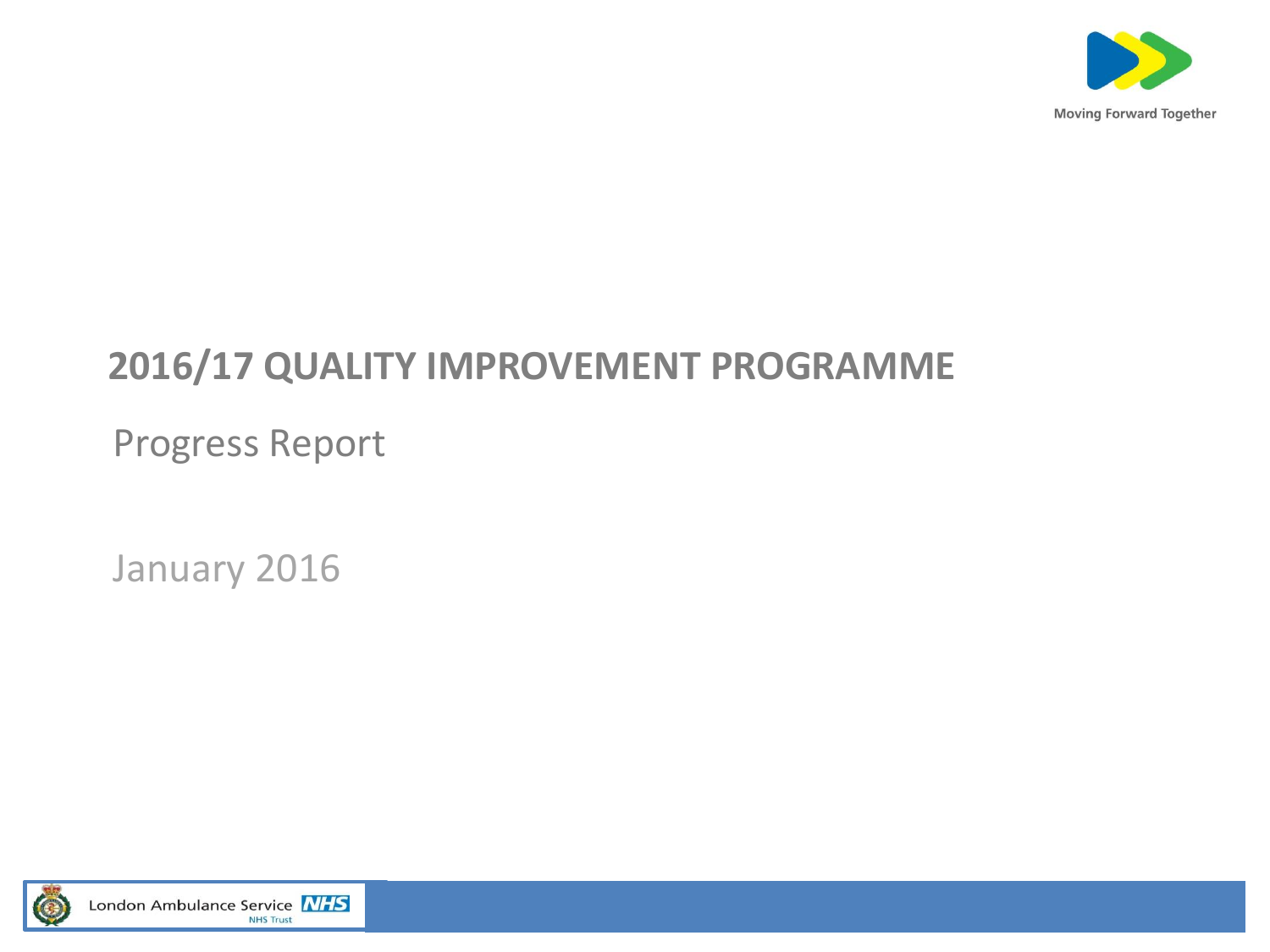#### **CONTENTS**



| 1. Executive Summary                     |    |
|------------------------------------------|----|
| 2. Programme Summary                     |    |
| 3. Workstream progress reports           |    |
| 5.1 Making the LAS a great place to work |    |
| 5.2 Achieving good governance            |    |
| 5.3 Improving patient experience         | 9  |
| 5.4 Improving environment and resources  |    |
| 5.5 Taking pride and responsibility      | 13 |

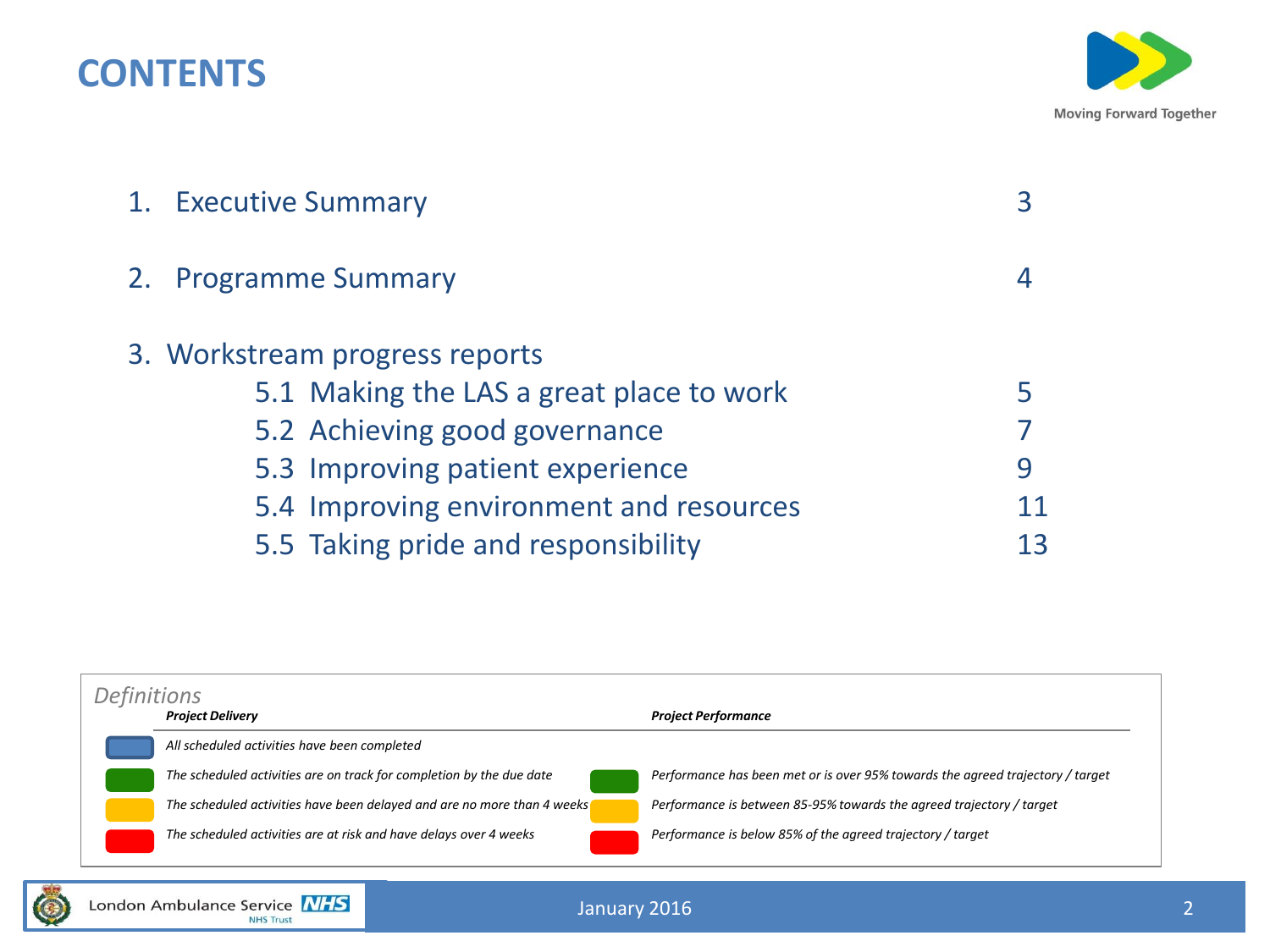#### **EXECUTIVE SUMMARY**  January 2016



#### **Progress this month**

- The Quality Improvement Programme (QIP) milestone plan and narrative was submitted to the CQC on 15 January 2016, followed by publication and communication to staff and stakeholders.
- A total of 31 quick win activities have been delivered prior to the launch of the QIP in the areas of: resilience, medicines management, risk and governance, culture, and workforce & staff morale.
- All milestones scheduled for January 2016 have been completed and delivered to time. Specific details are included in the workstream updates within the pack.
- A programme initiation document has been produced that defines the management and approach to delivering the QIP.
- The governance arrangements for the QIP have been defined, and terms of reference drafted.
- Workstream meetings have been held with those responsible for delivering activities against the QIP to ensure there are clear expectations of programme delivery set.
- Progress has been made in the development of key performance indicators for the programme.

|                          | <b>Theme</b>                        | <b>Executive Director</b>                | <b>RAG</b> |
|--------------------------|-------------------------------------|------------------------------------------|------------|
|                          | Making LAS a great place to work    | <b>Director of Human Resources</b>       |            |
| <b>WORKSTREAM STATUS</b> | Achieving good governance           | <b>Director of Corporate Affairs</b>     |            |
| <b>JANUARY 2016</b>      | Improving patient experience        | <b>Director of Nursing &amp; Quality</b> |            |
|                          | Improving environment and resources | Director of Finance & Performance        |            |
|                          | Taking pride and responsibility     | <b>Medical Director</b>                  |            |

![](_page_2_Picture_11.jpeg)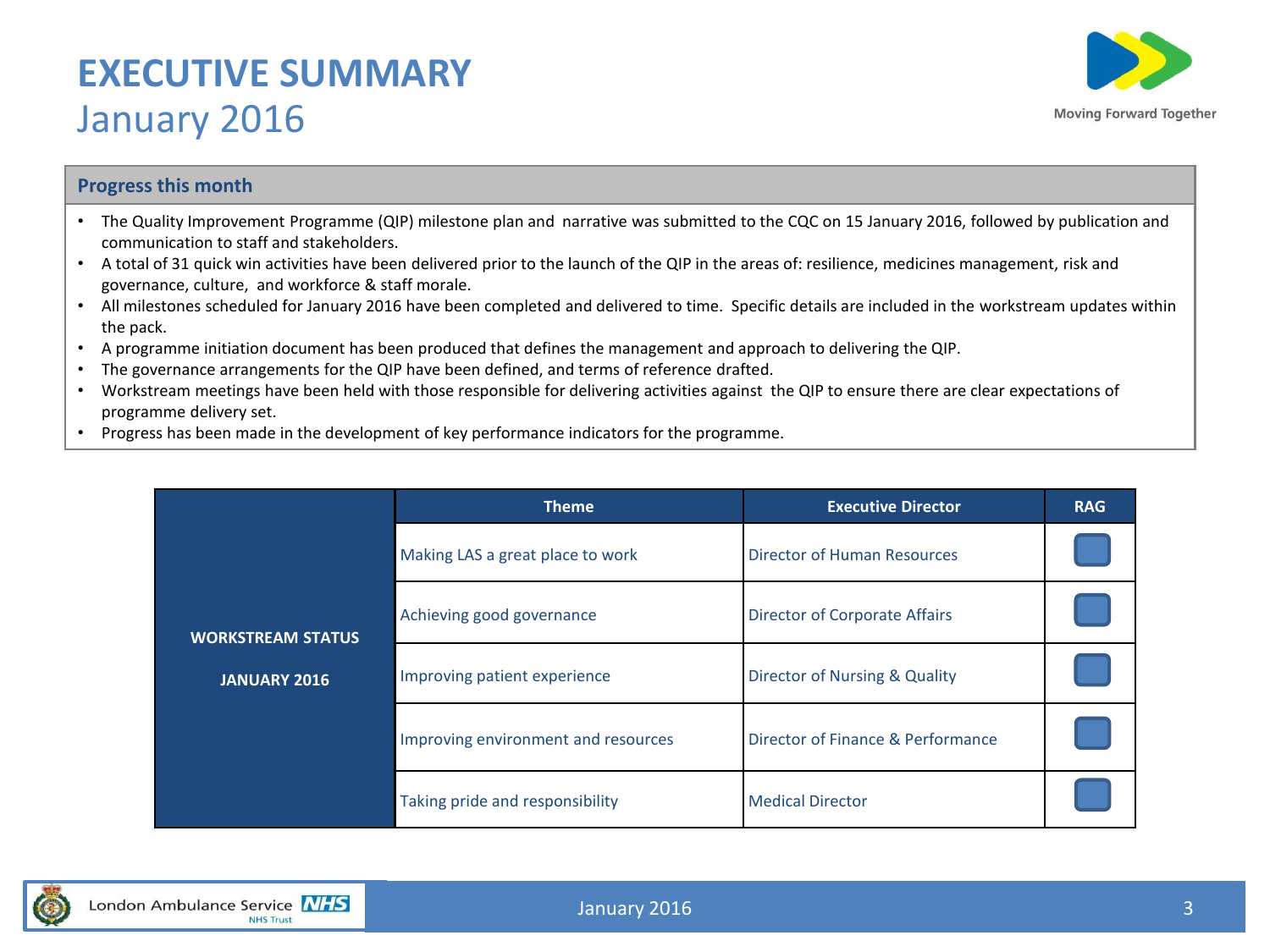#### **PROGRAMME SUMMARY** Forecast View

![](_page_3_Picture_1.jpeg)

Programme:

- Finalisation of detailed action plans for each project is in progress and will be completed by mid-February.
- Work has commenced to integrate other Trust strategies and actions plans to be included in the Quality Improvement Programme.
- Risk and issues for the programme and individual projects are being reviewed and will be reported through the Board Assurance Framework as necessary.
- Trust wide manager briefings on the Quality Improvement Programme are scheduled for the week commencing 22/02/2016.
- A quality assurance approach and audit regime for the programme is currently being scoped.
- The first Quality Improvement Group and Quality Improvement Programme Board meeting are scheduled for the week commencing 08/02/2016.

Workstream Challenges:

• There is a potential delay to the delivery of the Bullying and Harassment policy , which will be resolved through ongoing discussions with partnership organisations.

|                                         |                                     |          | February 2016   |         |         |          |          | <b>March 2016</b> |         |
|-----------------------------------------|-------------------------------------|----------|-----------------|---------|---------|----------|----------|-------------------|---------|
| <b>Theme</b>                            | <b>Executive</b><br><b>Director</b> | Complete | <b>On Track</b> | Delayed | At Risk | Complete | On Track | Delayed           | At Risk |
| Making LAS a<br>great place to<br>work  | Dir. HR                             |          | 1               |         |         |          | 8        |                   | 1       |
| Achieving good<br>governance            | Dir. Corporate<br><b>Affairs</b>    |          | 6               |         |         |          | 12       |                   |         |
| Improving<br>patient<br>experience      | Dir. Nursing &<br>Quality           |          | 4               |         |         |          | 4        |                   |         |
| Improving<br>environment &<br>resources | Dir. Finance &<br>Performance       |          | 5               |         |         |          | 11       |                   |         |
| Taking pride &<br>responsibility        | Medical<br><b>Director</b>          |          | $\Omega$        |         |         |          | 3        |                   |         |
| <b>Total</b>                            |                                     |          | 16              |         |         |          | 38       |                   | 1       |

![](_page_3_Picture_12.jpeg)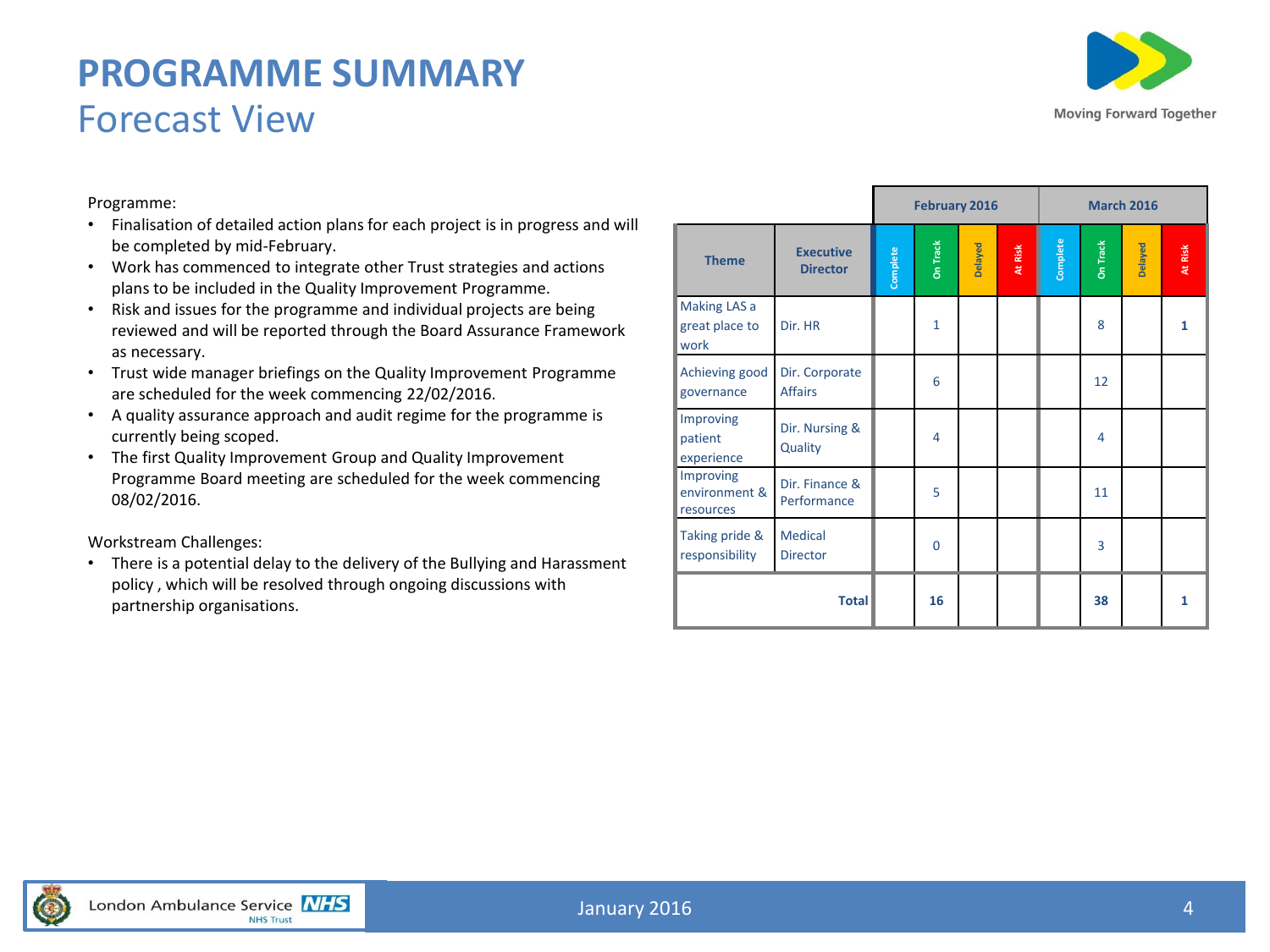### **1| MAKING THE LAS A GREAT PLACE TO WORK** Executive Lead: Director of Human Resources

![](_page_4_Picture_1.jpeg)

| <b>HIGHLIGHTS</b><br><b>THIS MONTH</b> | Activities delivered prior to January 2016 include:<br>Awareness training in bullying and harassment has been completed for the Executive and Senior Leadership team.<br>A specialist Bullying and Harassment lead was appointed in November 2015 to raise awareness of bullying and harassment within the<br>organisation and to deliver tailored training programmes for staff.<br>An Organisational Development specialist was appointed in November 2015 to support our work on changing the culture within the<br>service.<br>Since the CQC inspection in June 2015, our end of December 2015 figures report an additional 284 frontline staff who are responding to<br>patients. |  |
|----------------------------------------|----------------------------------------------------------------------------------------------------------------------------------------------------------------------------------------------------------------------------------------------------------------------------------------------------------------------------------------------------------------------------------------------------------------------------------------------------------------------------------------------------------------------------------------------------------------------------------------------------------------------------------------------------------------------------------------|--|
| <b>COMPLETE</b>                        | All actions for January 2016 were completed in good time:<br>The LAS Academy started with the first 17 students starting a course.<br>$\bullet$<br>Plans are in place to hold informal board sessions in off site locations, with the first to be held in February 2016.<br>The training bursary contract has been completed and agreed.<br>Theo De Pencier was appointed as the Non Executive Director lead for Bullying and Harassment, and his first update was provided to<br>the Trust Board in February 2016.                                                                                                                                                                    |  |

| <b>Deliverable</b>             | <b>Executive Lead</b>          | <b>Outstanding actions</b>                    |              | January 2016   |                |
|--------------------------------|--------------------------------|-----------------------------------------------|--------------|----------------|----------------|
|                                |                                | There are currently no outstanding or delayed | Complete     | <b>Delayed</b> | <b>At Risk</b> |
| Advert to Action (Recruitment) | Dir. Human Resources           | <b>lactions</b>                               |              |                |                |
| <b>Bullying and Harassment</b> | Dir. Human Resources           |                                               | $\mathbf{1}$ |                |                |
| <b>Training</b>                | Dir. Transformation & Strategy |                                               |              |                |                |
| Equality and Inclusion         | Dir. Human Resources           |                                               | n/a          |                |                |
| Vision and Strategy            | Dir. Transformation & Strategy |                                               |              |                |                |
| <b>Supporting Staff</b>        | Dir. Transformation & Strategy |                                               | n/a          |                |                |
| Retention                      | Dir. Transformation & Strategy |                                               | n/a          |                |                |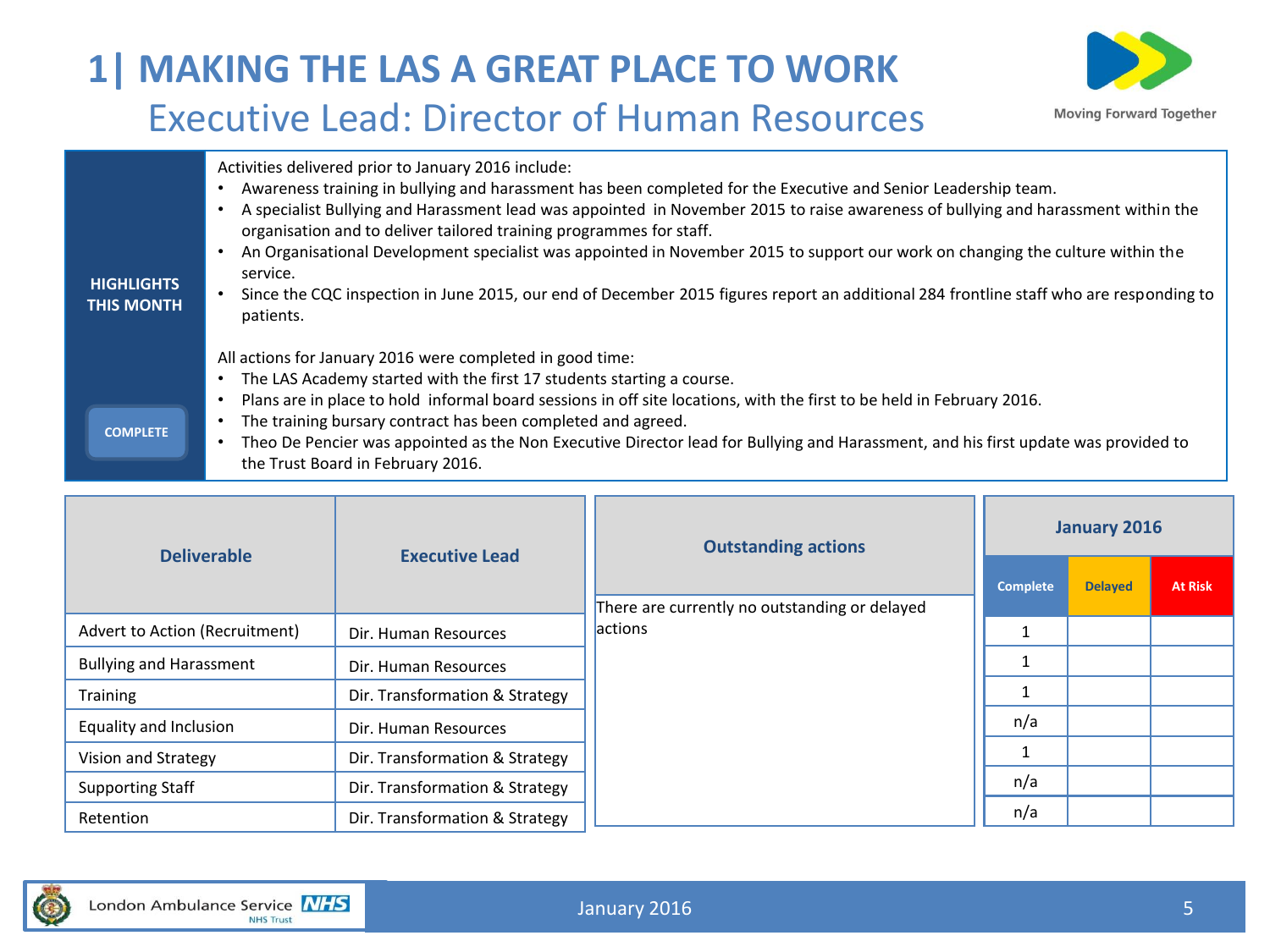## **1| MAKING THE LAS A GREAT PLACE TO WORK**

![](_page_5_Picture_1.jpeg)

| <b>Focus for next month</b>                                                                                                                                                                                                                                                                                                                                                                                                                                                                     | <b>Key challenges</b>                                                                                                                                                                                                                                                                                                                                                    |
|-------------------------------------------------------------------------------------------------------------------------------------------------------------------------------------------------------------------------------------------------------------------------------------------------------------------------------------------------------------------------------------------------------------------------------------------------------------------------------------------------|--------------------------------------------------------------------------------------------------------------------------------------------------------------------------------------------------------------------------------------------------------------------------------------------------------------------------------------------------------------------------|
| Focus will be to ensure the visibility of the Executive Leadership Team<br>increases across their relevant sectors, with scheduled visits scheduled.<br>An action plan relating to the electronic staff record (ESR) to be finalised<br>and implementation to begin, which will assist in reporting of workforce<br>data and collation of staff training records<br>March sees a number of actions requiring delivery, therefore the<br>remaining focus will be on achieving these deliverables | There is a potential delay to the delivery of the Bullying and Harassment<br>policy, which will be resolved through ongoing discussions with<br>partnership organisations.<br>The ESR Health Check completed showed a reduction in utilisation from<br>32% to 28%. A Project team is currently been scoped to address and<br>implement required changes across the Trust |

| <b>Deliverable</b>             | <b>Executive Lead</b>             |                 | <b>February 2016</b> |                |                | <b>March 2016</b> |                 |                |                |
|--------------------------------|-----------------------------------|-----------------|----------------------|----------------|----------------|-------------------|-----------------|----------------|----------------|
|                                |                                   | <b>Complete</b> | <b>On Track</b>      | <b>Delayed</b> | <b>At Risk</b> | <b>Complete</b>   | <b>On Track</b> | <b>Delayed</b> | <b>At Risk</b> |
| Advert to Action (Recruitment) | Director of HR                    |                 | n/a                  |                |                |                   | 1               |                |                |
| <b>Bullying and Harassment</b> | Director of HR                    |                 | n/a                  |                |                |                   | 3               |                |                |
| <b>Training</b>                | Dir. Transformation<br>& Strategy |                 | n/a                  |                |                |                   | 2               |                |                |
| Equality and Inclusion         | Director of HR                    |                 | n/a                  |                |                |                   | 1               |                |                |
| Vision and Strategy            | Dir. Transformation<br>& Strategy |                 | $\mathbf{1}$         |                |                |                   | n/a             |                |                |
| <b>Supporting Staff</b>        | Dir. Transformation<br>& Strategy |                 | n/a                  |                |                |                   | n/a             |                |                |
| Retention                      | Dir. Transformation<br>& Strategy |                 | n/a                  |                |                |                   | $\mathbf{1}$    |                |                |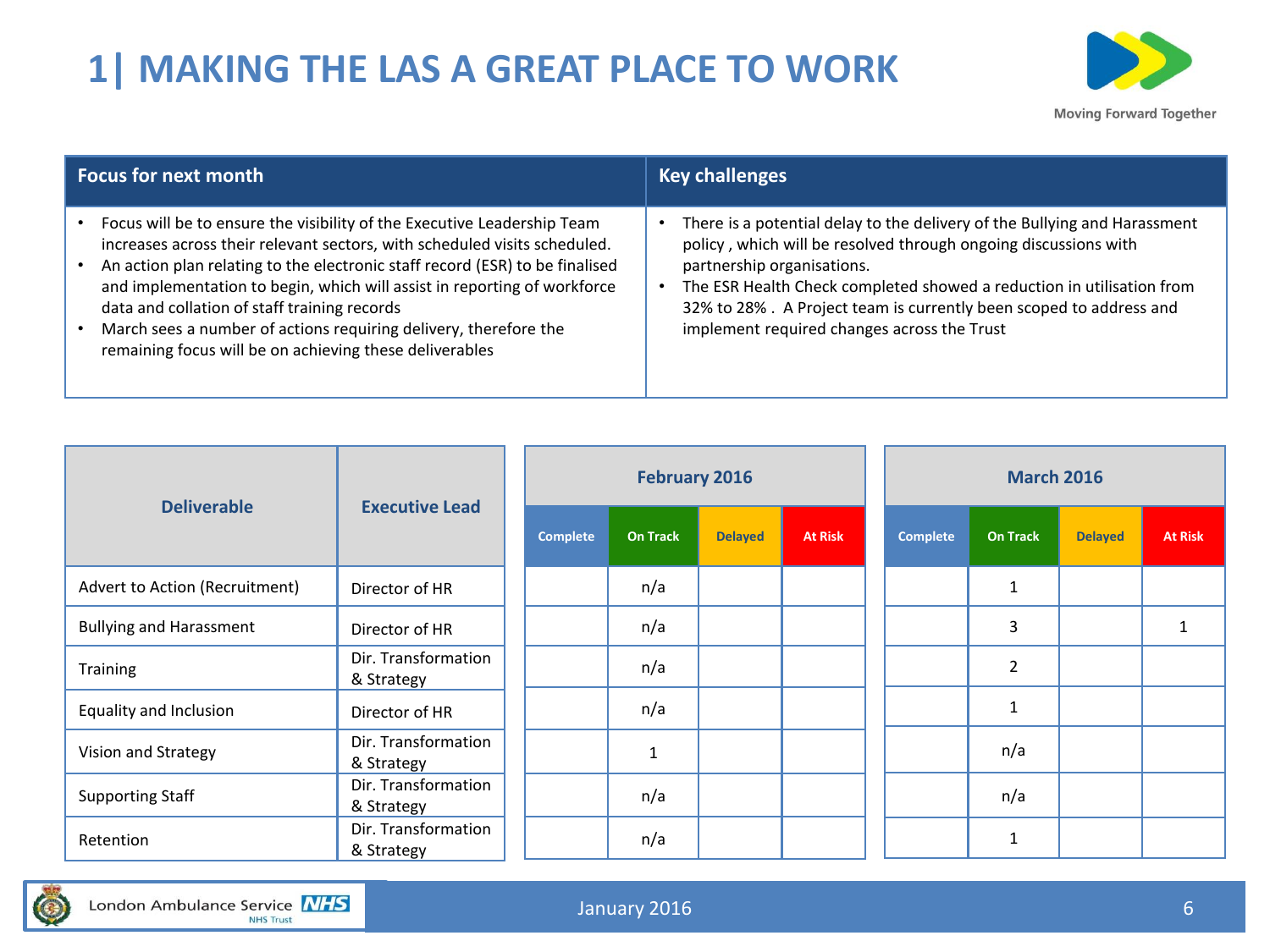# **2| ACHIEVING GOOD GOVERNANCE** Executive Lead: Director of Corporate Affairs

![](_page_6_Picture_1.jpeg)

| <b>HIGHLIGHTS</b><br><b>THIS MONTH</b> | Activities delivered prior to January 2016 include:<br>A baseline review undertaken of all local risk registers and gap analysis completed.<br>The creation of a 24 hour single access point team has been scoped, with the purpose to simplify reporting of incidents for frontline<br>staff.<br>Duty of Candour training has been in place since the end of 2015 for staff leading Serious Incident investigations. |
|----------------------------------------|-----------------------------------------------------------------------------------------------------------------------------------------------------------------------------------------------------------------------------------------------------------------------------------------------------------------------------------------------------------------------------------------------------------------------|
| <b>COMPLETE</b>                        | All actions for January 2016 were completed in good time:<br>The benchmarking of health, safety and risk resourcing was completed.<br>Continued training has been provided to managers on risk management.<br>Continued progress has been made to address the backlog of incidents reported on Datix.                                                                                                                 |

| <b>Deliverable</b>                                             | <b>Executive Lead</b>               | <b>Outstanding actions</b>                            | <b>January 2016</b> |                |                |  |
|----------------------------------------------------------------|-------------------------------------|-------------------------------------------------------|---------------------|----------------|----------------|--|
|                                                                |                                     | There are currently no outstanding or delayed actions | <b>Complete</b>     | <b>Delayed</b> | <b>At Risk</b> |  |
| Risk Management                                                | Dir. Corporate Affairs              |                                                       | n/a                 |                |                |  |
| Capability and capacity of Health,<br>Safety and Risk function | Dir. Corporate Affairs              |                                                       | 1                   |                |                |  |
| Improving incident reporting                                   | Dir. Corporate Affairs              |                                                       | n/a                 |                |                |  |
| Duty of Candour                                                | Dir. Corporate Affairs              |                                                       | n/a                 |                |                |  |
| Operational planning                                           | Dir. Operations /<br>Director of HR |                                                       | n/a                 |                |                |  |
| Listening to patients                                          | Dir. Nursing & Quality              |                                                       | n/a                 |                |                |  |

![](_page_6_Picture_4.jpeg)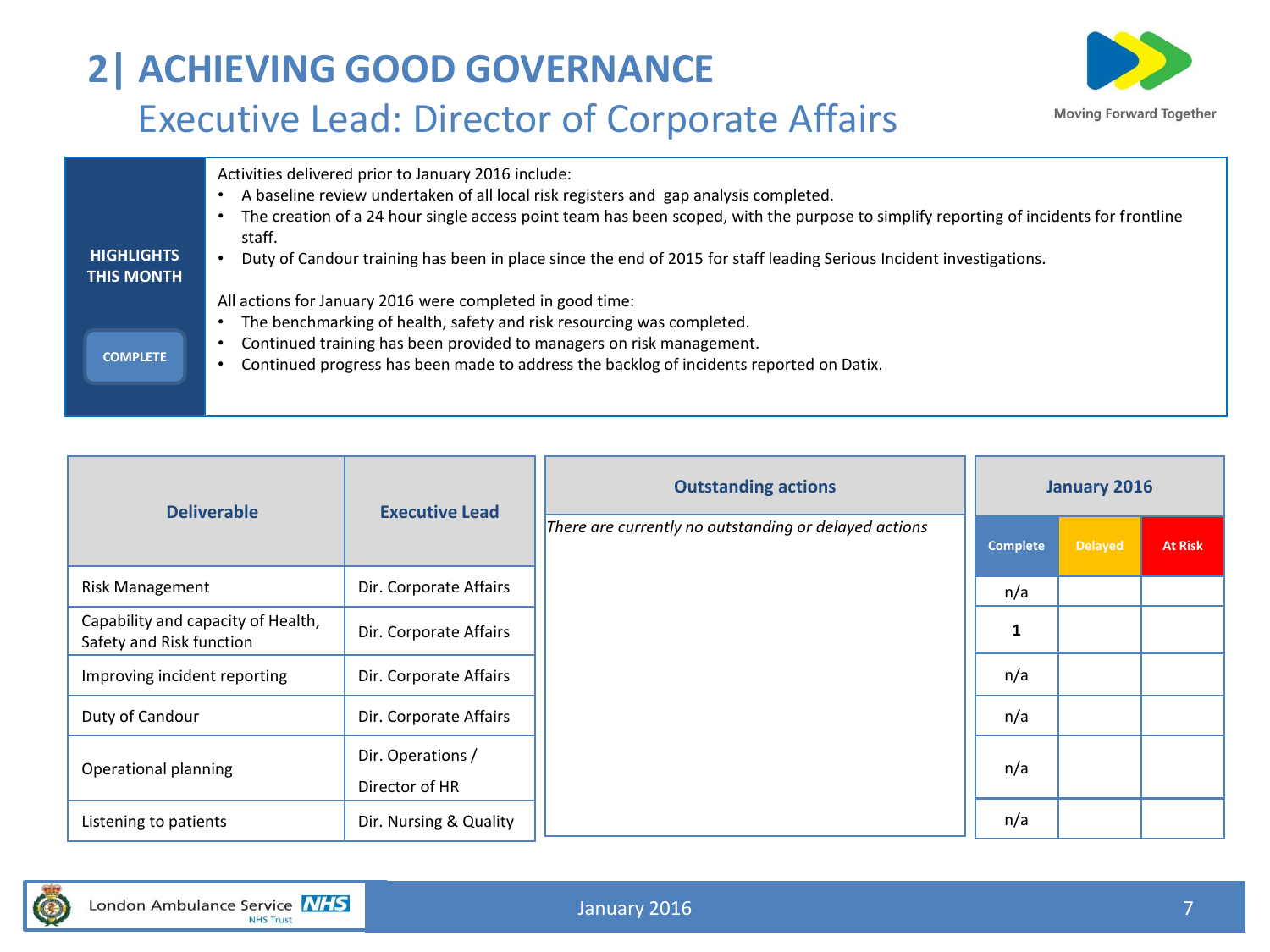# **2| ACHIEVING GOOD GOVERNANCE**

![](_page_7_Picture_1.jpeg)

| Focus for next month                                                                                                                                                                                                                                                                                                                                                                                                                                                                                                                                                                                                                                                                                                                                                                                                         | <b>Key challenges</b>                                             |
|------------------------------------------------------------------------------------------------------------------------------------------------------------------------------------------------------------------------------------------------------------------------------------------------------------------------------------------------------------------------------------------------------------------------------------------------------------------------------------------------------------------------------------------------------------------------------------------------------------------------------------------------------------------------------------------------------------------------------------------------------------------------------------------------------------------------------|-------------------------------------------------------------------|
| • The outcome of the benchmarking exercise for the Health, Risk and Safety<br>function will inform the specification for an external review.<br>A review of the incident reporting awareness tools will be undertaken in<br>addition to the introduction of monthly safety and incident bulletins.<br>Regular audits will commence to ensure LA52 pads (incident reporting<br>forms) are available at every station via routine site checks.<br>A scoping exercise is underway to introduce a web based system to assist<br>with the collection of audit reports.<br>Incorporation of Duty of Candour training into existing training<br>programmes is being progressed.<br>An internal communications plan is being developed to provide<br>information to staff about the responsibilities of applying Duty of<br>Candour. | There are no challenges identified to date in the upcoming months |

|                                                                |                                             | <b>February 2016</b> |                 |                |                | <b>March 2016</b> |                 |                |                |
|----------------------------------------------------------------|---------------------------------------------|----------------------|-----------------|----------------|----------------|-------------------|-----------------|----------------|----------------|
|                                                                | <b>Deliverable</b><br><b>Executive Lead</b> |                      | <b>On Track</b> | <b>Delayed</b> | <b>At Risk</b> | <b>Complete</b>   | <b>On Track</b> | <b>Delayed</b> | <b>At Risk</b> |
| <b>Risk Management</b>                                         | Dir. Corporate Affairs                      |                      | n/a             |                |                |                   | 5               |                |                |
| Capability and capacity of Health,<br>Safety and Risk function | Dir. Corporate Affairs                      |                      |                 |                |                |                   | $\overline{2}$  |                |                |
| Improving incident reporting                                   | Dir. Corporate Affairs                      |                      | 3               |                |                |                   |                 |                |                |
| Duty of Candour                                                | Dir. Corporate Affairs                      |                      | $\overline{2}$  |                |                |                   | $\overline{2}$  |                |                |
| Operational planning                                           | Dir. Operations /<br>Director of HR         |                      | n/a             |                |                |                   | n/a             |                |                |
| Listening to patients                                          | Dir. Nursing &<br>Quality                   |                      | n/a             |                |                |                   | 2               |                |                |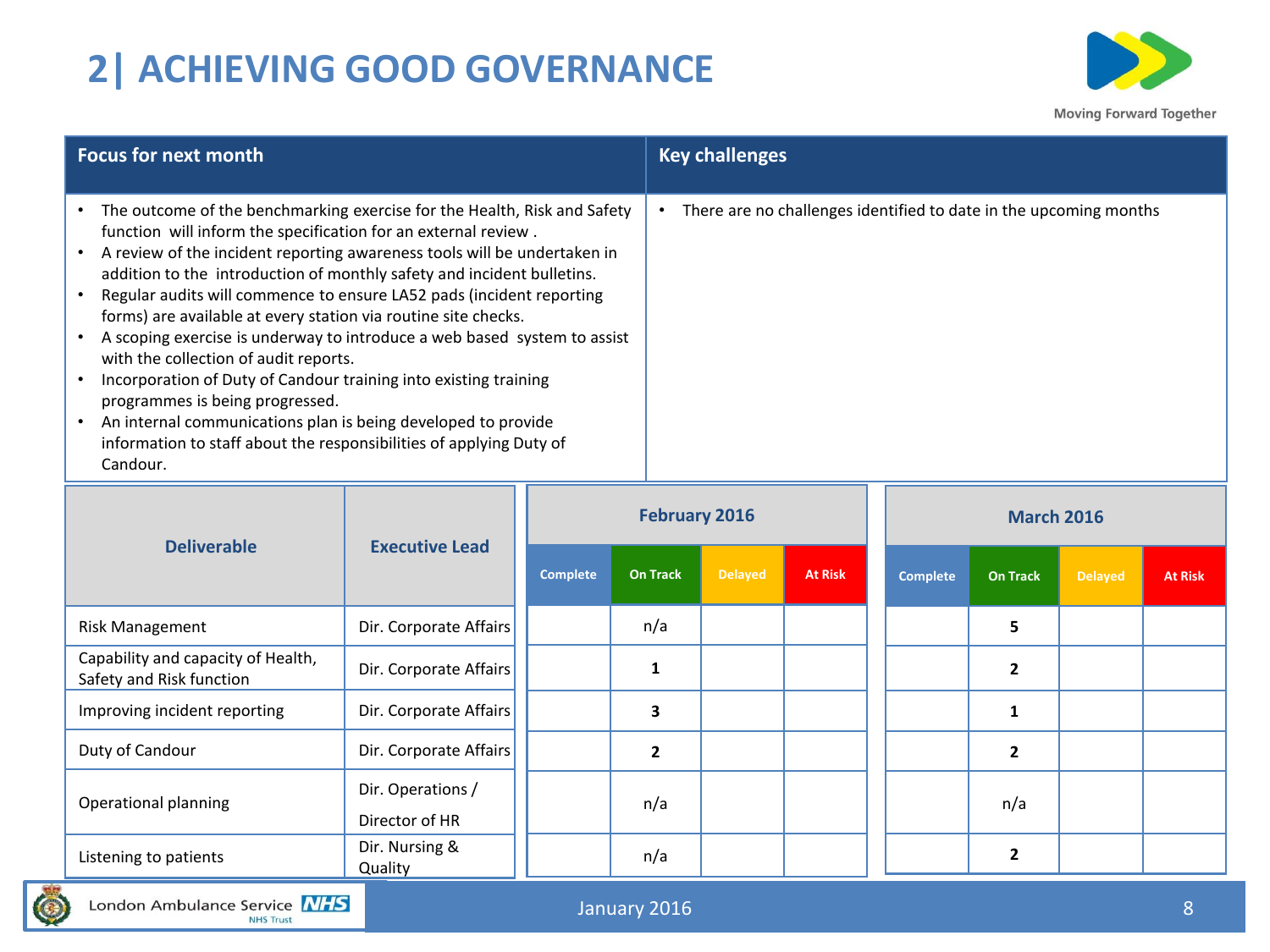# **3| IMPROVING PATIENT EXPERIENCE** Executive Lead: Director of Nursing & Quality

![](_page_8_Picture_1.jpeg)

| <b>HIGHLIGHTS</b><br><b>THIS MONTH</b> | Although there are no activities scheduled for delivery in January, good progress has been made on February deliverables:<br>The review of current waiting times for PTS patients against contractual key performance indicators, and the identification of areas for<br>improvement has taken place.<br>Work has begun on developing clinical guidance for bariatric patients and the establishment of a bariatric working group.<br>Guidelines for managing patients with mental health issues are being developed.<br>The team working on response times are fully engaged with colleagues at NHSE London, and a detailed plan for the HAS pin (hospital<br>notification system) review with a table top exercise is planned in February 2016. |
|----------------------------------------|---------------------------------------------------------------------------------------------------------------------------------------------------------------------------------------------------------------------------------------------------------------------------------------------------------------------------------------------------------------------------------------------------------------------------------------------------------------------------------------------------------------------------------------------------------------------------------------------------------------------------------------------------------------------------------------------------------------------------------------------------|
| <b>COMPLETE</b>                        |                                                                                                                                                                                                                                                                                                                                                                                                                                                                                                                                                                                                                                                                                                                                                   |

|                                  |                                       | <b>Outstanding actions</b><br>There are currently no outstanding or delayed actions |          | <b>January 2016</b> |                |
|----------------------------------|---------------------------------------|-------------------------------------------------------------------------------------|----------|---------------------|----------------|
| <b>Deliverable</b>               | <b>Executive Lead</b>                 |                                                                                     | Complete | <b>Delayed</b>      | <b>At Risk</b> |
| <b>Patient Transport Service</b> | Dir. Operations                       |                                                                                     | n/a      |                     |                |
| Meeting peoples needs            | Medical Director /<br>Dir. Operations |                                                                                     | n/a      |                     |                |
| <b>Response Times</b>            | Dir. Operations                       |                                                                                     | n/a      |                     |                |

![](_page_8_Picture_4.jpeg)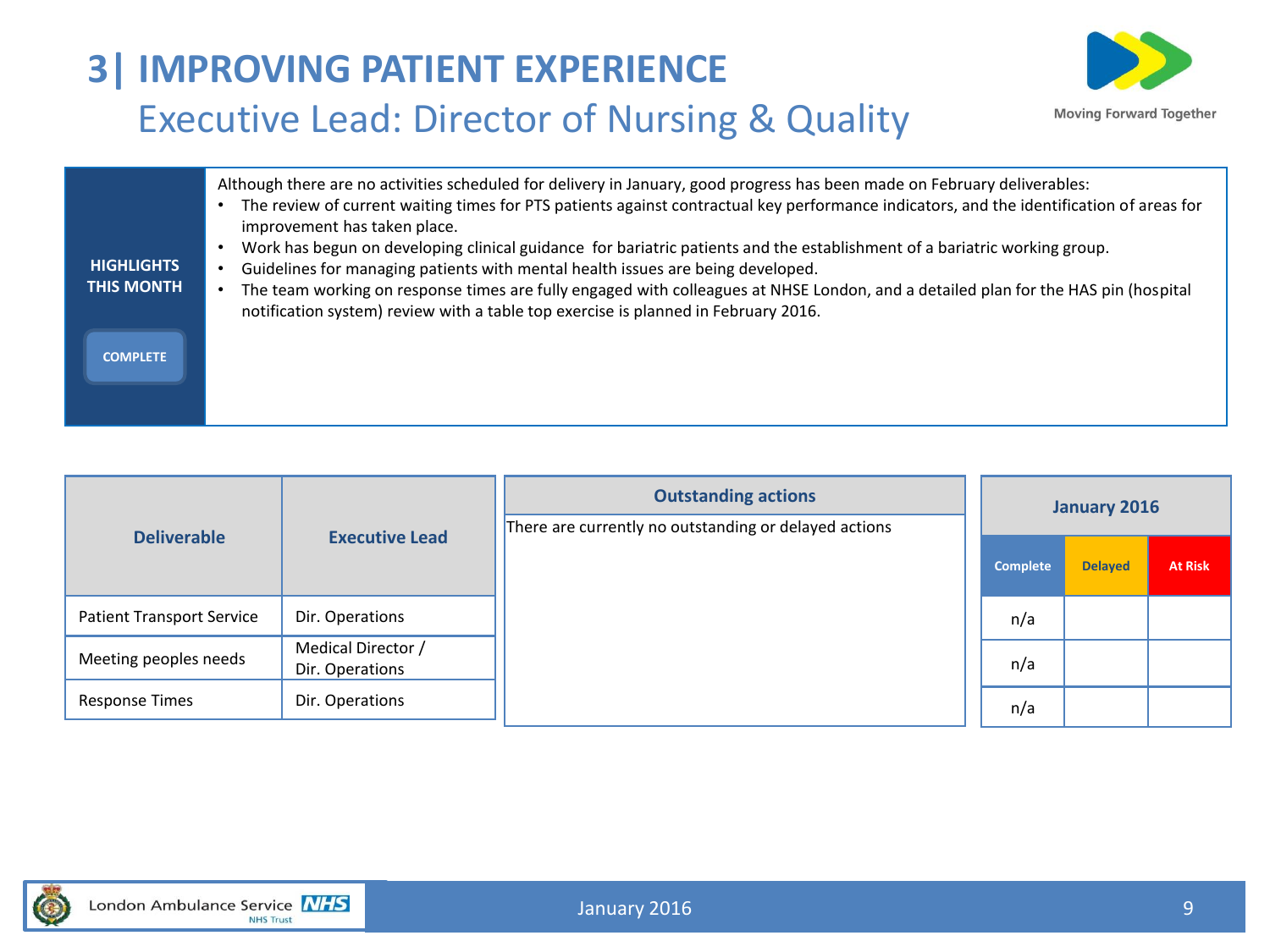## **3| IMPROVING PATIENT EXPERIENCE**

![](_page_9_Picture_1.jpeg)

| <b>Focus for next month</b>                                                                                                                                                                                                                                                                                                                                                                                                                                                                                                  | <b>Key challenges</b>                                                                                                                                                                                               |
|------------------------------------------------------------------------------------------------------------------------------------------------------------------------------------------------------------------------------------------------------------------------------------------------------------------------------------------------------------------------------------------------------------------------------------------------------------------------------------------------------------------------------|---------------------------------------------------------------------------------------------------------------------------------------------------------------------------------------------------------------------|
| Patient Transport Service - to implement the identified actions following<br>the review of current waiting times.<br>Meeting peoples needs - establish a feedback process to monitor staff on<br>the management of patients with mental health issues.<br>Meeting peoples needs - to commence collation of benchmarking data<br>for bariatric patients from other Trusts, to enable review by the bariatric<br>working group.<br>Response Times – Attendance at a pan London hospital workshop to<br>discuss response times. | Response times - to ensure that LAS priorities are considered by the pan<br>London working group in relation to hospital turnaround times, and to<br>establish mechanisms are in place for progress to be reported. |

| <b>Deliverable</b>               | <b>Executive Lead</b>                 |                 | February 2016   |                |                | <b>March 2016</b> |                 |                |                |  |
|----------------------------------|---------------------------------------|-----------------|-----------------|----------------|----------------|-------------------|-----------------|----------------|----------------|--|
|                                  |                                       | <b>Complete</b> | <b>On Track</b> | <b>Delayed</b> | <b>At Risk</b> | <b>Complete</b>   | <b>On Track</b> | <b>Delayed</b> | <b>At Risk</b> |  |
| <b>Patient Transport Service</b> | Dir. Operations                       |                 | 0               |                |                |                   |                 |                |                |  |
| Meeting peoples needs            | Medical Director /<br>Dir. Operations |                 |                 |                |                |                   |                 |                |                |  |
| <b>Response Times</b>            | Dir. Operations                       |                 |                 |                |                |                   |                 |                |                |  |

![](_page_9_Picture_4.jpeg)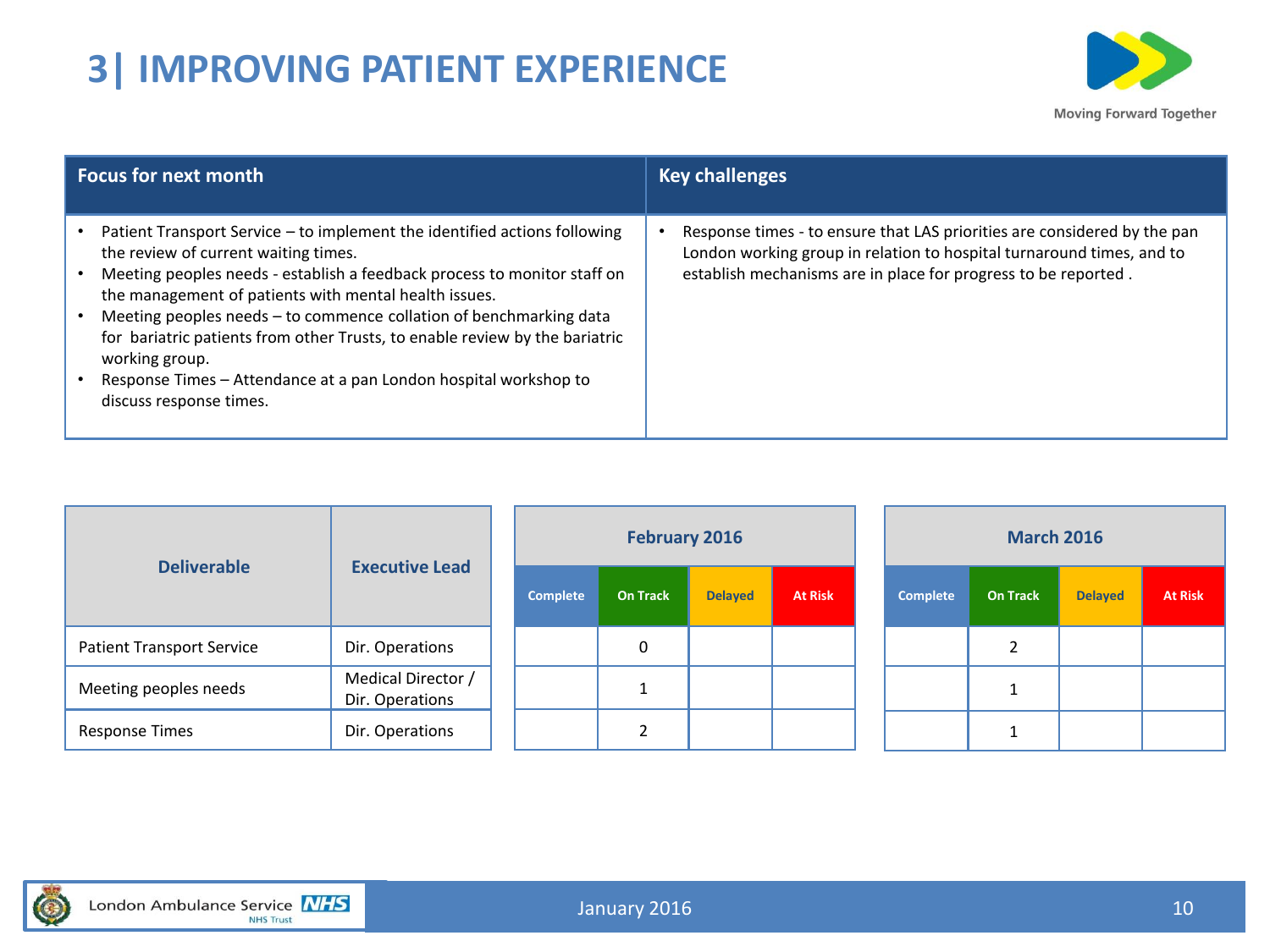# **4| IMPROVE ENVIRONMENT AND RESOURCES**

![](_page_10_Picture_1.jpeg)

#### Executive Lead: Director of Finance & Performance

Fleet / Vehicle Preparation

- A new process has been introduced to identify vehicles overdue for deep cleaning that are in Workshops for service/repair.
- Approval and funding has been secured to commence a Vehicle Preparation (VP) pilot in the North East Sector from 29/02/2016, which will include:
	- Centralised make-ready function which will take full responsibility for VP
	- Improved segregation of responsibilities, including a daytime supervisor to deal with equipment issues.
	- Implementation of the revised Vehicle Daily Inspection (VDI) form and introduction of an electronic application system
- A review of workshops has been completed, which has resulted in vehicle loadings being adjusted and identification of additional staff required.
	- Maintenance of 'zero tolerance' for minor defects continues, and mechanisms are in place to report the number of repairs on a monthly basis

#### Estates and Facilities:

**HIGHLIGHTS THIS MONTH**

**COMPLETE**

- A review was undertaken at all stations to understand the remedial work required to achieve infection control compliance
- An options analysis has been undertaken to improve ambulance station cleaning . This will ensure full infection, prevention and control compliance in the buildings and in the equipment used to clean ambulances on a daily basis.

Resilience Functions

- LAS has recruited to all the 84 Hazardous Area Response Team (HART) posts.
- HART officers are currently undertaking an intensive training programme which will result in 83 officers being fully operational by 1 April 2016. There will be one officer still completing their training

| <b>Deliverable</b>                              | <b>Executive Lead</b>      | <b>Outstanding actions</b>                            | <b>January 2016</b> |          |                |                |
|-------------------------------------------------|----------------------------|-------------------------------------------------------|---------------------|----------|----------------|----------------|
|                                                 |                            | There are currently no outstanding or delayed actions |                     | Complete | <b>Delayed</b> | <b>At Risk</b> |
| Fleet / Vehicle Preparation                     | Dir. Finance & Performance |                                                       |                     | 3        |                |                |
| <b>Information Management</b><br>and Technology | Dir. Finance & Performance |                                                       |                     | n/a      |                |                |
| Infection prevention and<br>control             | Dir. Nursing & Quality     |                                                       |                     | n/a      |                |                |
| <b>Facilities and Estates</b>                   | Dir. Corporate Affairs     |                                                       |                     | n/a      |                |                |
| Resilience functions                            | Dir. Operations            |                                                       |                     |          |                |                |

![](_page_10_Picture_18.jpeg)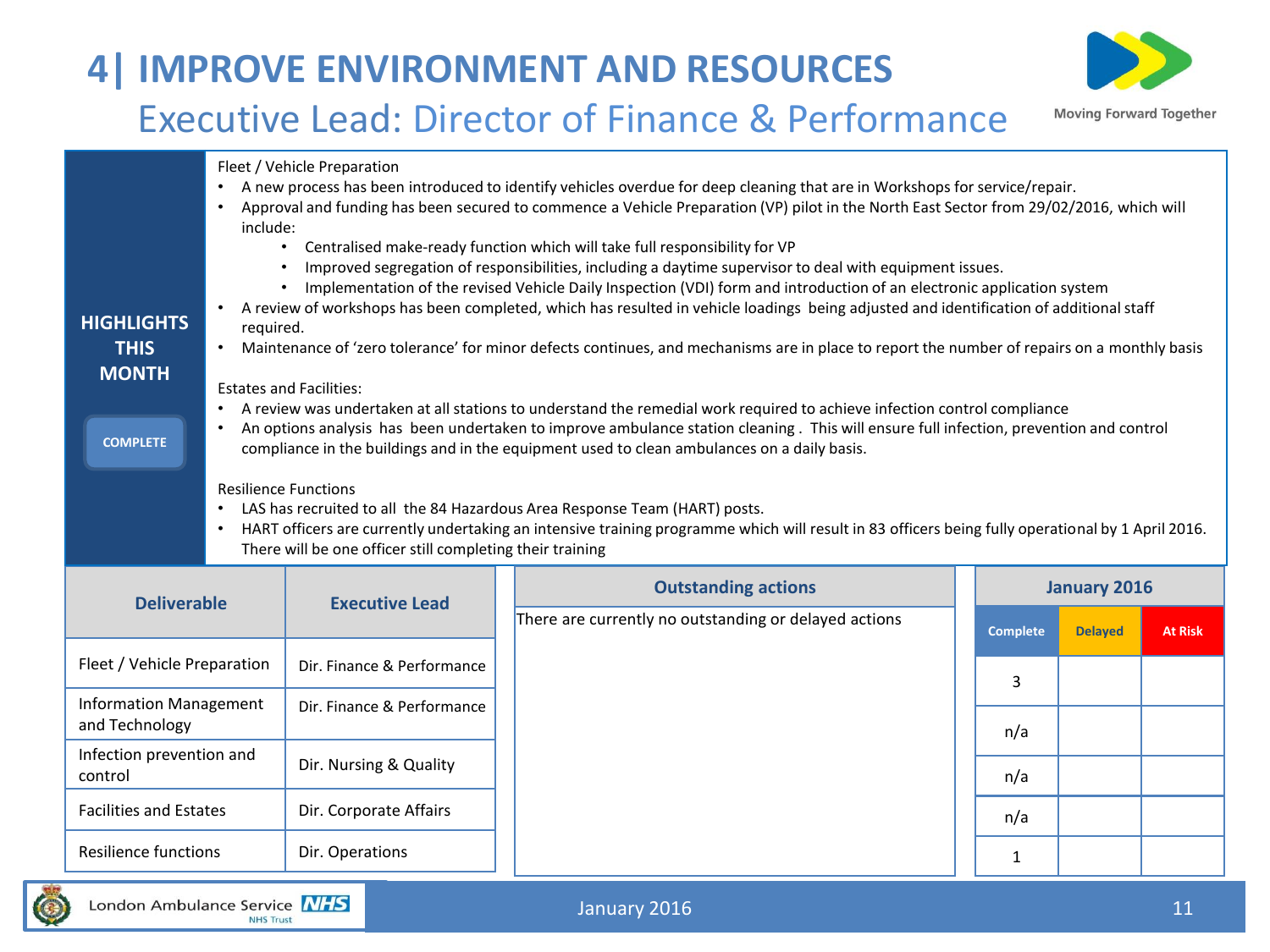# **4| IMPROVE ENVIRONMENT AND RESOURCES**

![](_page_11_Picture_1.jpeg)

| Focus for next month                                                                                                                                                                                                                                                                                                                                                                                                                                                                                                                                                 | Key challenges:                                                                                                                                                                                                                                                                      |
|----------------------------------------------------------------------------------------------------------------------------------------------------------------------------------------------------------------------------------------------------------------------------------------------------------------------------------------------------------------------------------------------------------------------------------------------------------------------------------------------------------------------------------------------------------------------|--------------------------------------------------------------------------------------------------------------------------------------------------------------------------------------------------------------------------------------------------------------------------------------|
| Fleet & Logistics - The new tracking process for equipment tracking has<br>been agreed and will be incorporated as part of a pilot to be conducted in<br>the North East commencing 29/02/16.<br>Resilience function - activities are currently on track and will be<br>continually monitored to ensure the end of March delivery date is not<br>compromised<br>Estates & Facilities - An options appraisal for cleaning at stations has<br>been completed and has been submitted for Executive Leadership Team<br>consideration and approval for additional funding. | An options analysis for the supply of blankets has been delivered,<br>however further information is being gathered before a final decision is<br>made on the preferred option. Once a preferred option has been agreed,<br>a business case and implementation plan will be prepared |

| <b>Deliverable</b>                       | <b>Executive Lead</b>      |          | <b>February 2016</b> |                |                | <b>March 2016</b> |                 |                |                |  |
|------------------------------------------|----------------------------|----------|----------------------|----------------|----------------|-------------------|-----------------|----------------|----------------|--|
|                                          |                            | Complete | <b>On Track</b>      | <b>Delayed</b> | <b>At Risk</b> | Complete          | <b>On Track</b> | <b>Delayed</b> | <b>At Risk</b> |  |
| Fleet / Vehicle Preparation              | Dir. Finance & Performance |          | 4                    |                |                |                   | 6               |                |                |  |
| Information Management and<br>Technology | Dir. Finance & Performance |          | n/a                  |                |                |                   | n/a             |                |                |  |
| Infection prevention and<br>control      | Dir. Nursing & Quality     |          | n/a                  |                |                |                   | 2               |                |                |  |
| <b>Facilities and Estates</b>            | Dir. Corporate Affairs     |          |                      |                |                |                   |                 |                |                |  |
| Resilience functions                     | Dir. Operations            |          | n/a                  |                |                |                   | ຳ               |                |                |  |

![](_page_11_Picture_4.jpeg)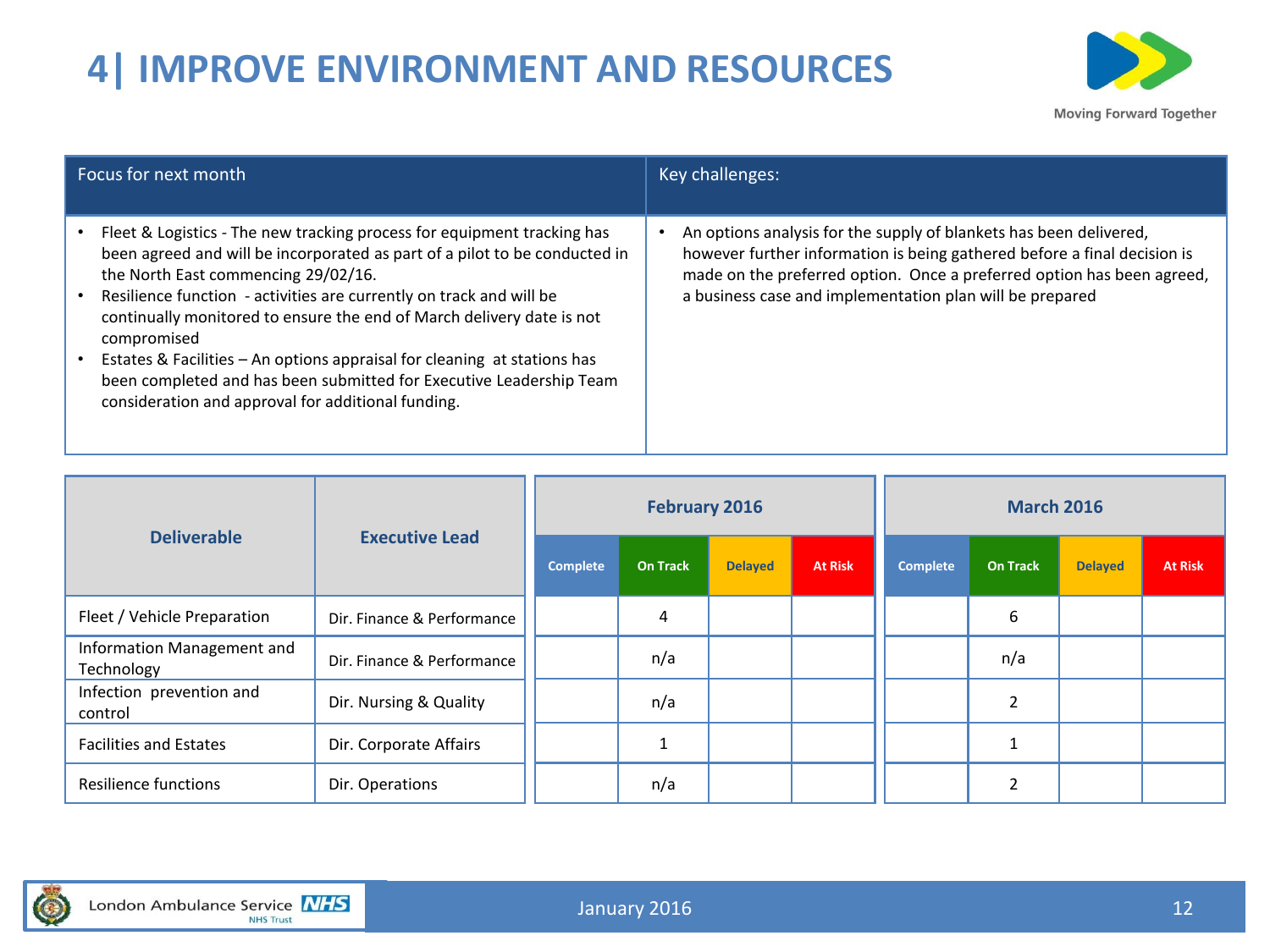### **5| TAKING PRIDE AND RESPONSIBILITY** Executive Lead: Medical Director

![](_page_12_Picture_1.jpeg)

Activities delivered prior to January 2016 include:

• Medicine Management - In December we wrote to all frontline staff and outlined the professional requirements for documentation in order to reduce incidents of incomplete drug records on patient record forms (PRFs). Audits of PRFs continue to be undertaken and completion rates have improved since the changes introduced to the Clinical Team Leader role where 50% of their time is dedicated to supporting front line staff.

#### **HIGHLIGHTS THIS MONTH**

All actions for January 2016 were completed in good time:

• The Medical Director has been appointed as the Board Director who has responsibility for medicine safety

#### **COMPLETE**

- Following the preliminary audit completed on receipt of the warning notice, a repeat audit has been conducted by the Medicines Management Paramedic to review: (1) drug lockers security (2) key safe security (3) general station drugs (4) cylinder cages. The audit was completed on 31/01/16 and results are being collated and outcomes will be reported through this workstream
- Logistics have instigated a monthly review of the cylinder cages with plans to address any issues identified. This will assist with the resolution of any issues identified.
- Safeguarding- the standard paragraph for inclusion in all new job descriptions has been completed and been provided to HR. This wording will be inserted into all new job descriptions.

| <b>Deliverable</b>         | <b>Executive Lead</b>   | <b>Outstanding actions</b><br>There are currently no outstanding or delayed actions |          | January 2016   |                |
|----------------------------|-------------------------|-------------------------------------------------------------------------------------|----------|----------------|----------------|
|                            |                         |                                                                                     | Complete | <b>Delayed</b> | <b>At Risk</b> |
| Clinical supervision       | <b>Medical Director</b> |                                                                                     | n/a      |                |                |
| Consent MCA                | Dir. Nursing & Quality  |                                                                                     | n/a      |                |                |
| <b>Medicine Management</b> | <b>Medical Director</b> |                                                                                     | 4        |                |                |
| Safeguarding               | Dir. Nursing & Quality  |                                                                                     | n/a      |                |                |

![](_page_12_Picture_12.jpeg)